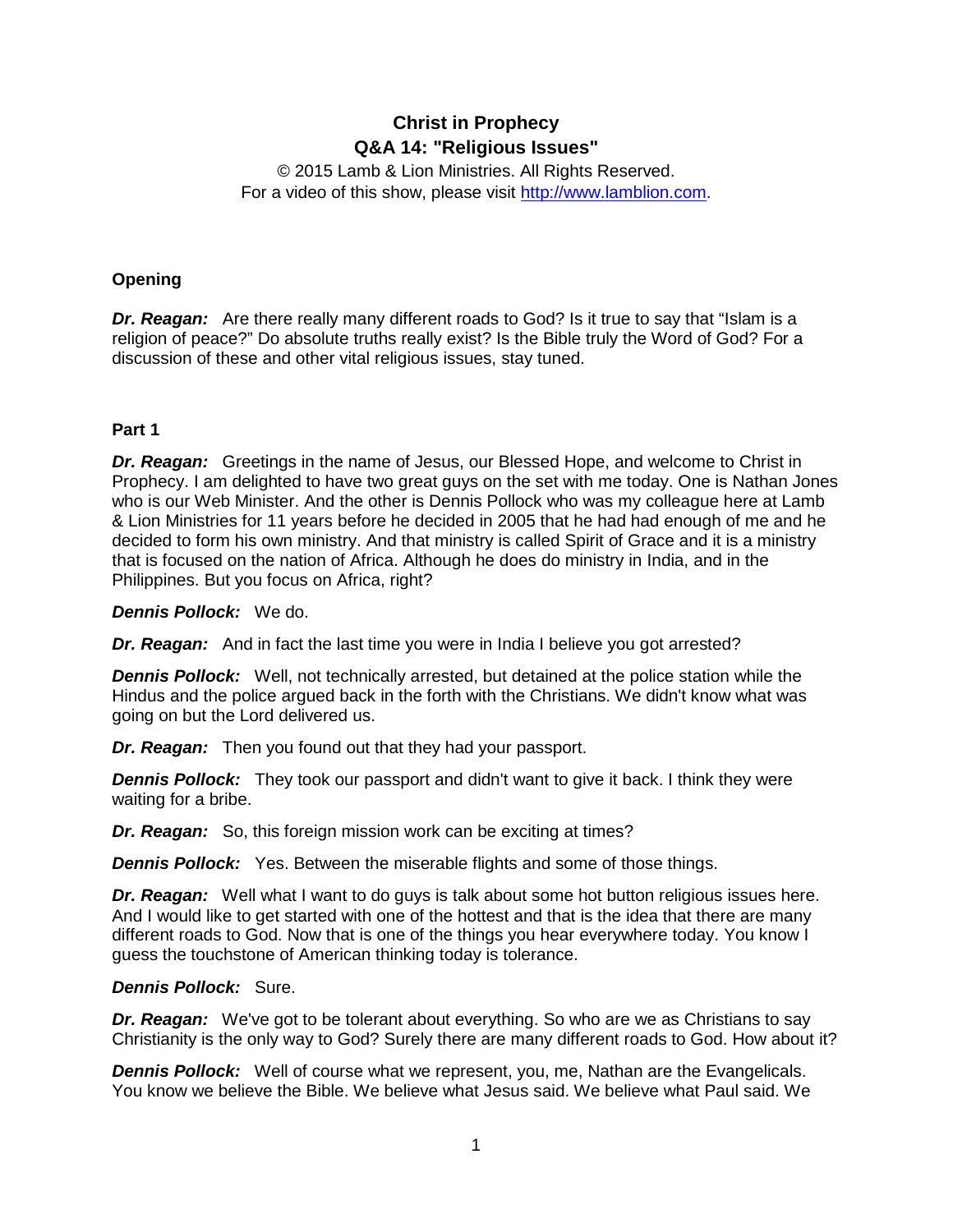believe their words were inspired. If you hold that position there is no other conclusion you could possible draw. I mean just looking at Jesus Himself He said, "I am the Way, I am the Truth, I am the Life and no man can come to the Father except through me." He said, "If you don't believe in me you will die in your sin." John writes, "He that has the Son has life, He who does not have the Son of God does not have life." So basically you are left with one of two options. One you believe the Bible and therefore your recognize Christianity as the only possible way, actually Jesus Christ is the only possible way to God. Or you throw out the Bible and say, "It doesn't really matter what anybody believes is fine." But the question is matter of credentials. You know if you are going to tell me that you are convinced that any religions and all religions are all equal, I would say what are your credentials? Have you ever "A" walked on water? Have you "B" ever raised dead people? Have you ever touched a leper and seen the leprosy dissolve from his skin? If you haven't I'll stick with Jesus.

*Dr. Reagan:* Or most important of all have you ever been resurrected from the dead?

*Dennis Pollock:* Yeah, there you go.

*Dr. Reagan:* How about it Nathan?

*Nathan Jones:* Well like he said there is one way and Jesus said it, "I am the Way, the Truth and the Life, nobody comes to the Father except through me." And it's not just the one time that it is said in the Bible 1 Timothy 2:5 says, "For there is one God and one mediator between God and man, the man Jesus Christ." 1 John 5:5, "Who is it who overcomes the world, only he who believes in the Son of God."

*Dr. Reagan:* And Peter said, "There is no other name under Heaven by which a man may be saved."

*Nathan Jones:* So again and again the Bible says there is one way to God. Now that is hard for people they want there to be many ways to God because they want to go their own way. But that God gives a way that He sacrificed His own Son. I mean what a sacrifice for your own son to die horribly on the cross to create that way. We should be thankful that there is one way at least.

**Dr. Reagan:** Let me as you this: Is Christianity a better religion then other religions?

*Nathan Jones:* I would say yes, particularly because we have a personal God. Now there is many ways I am sure Dennis will cover a bunch of them, but in every other religion there is no personal God. You can look at Hinduism where they have Brahma which is represented by 300 million gods.

# *Dr. Reagan:* Yes.

*Nathan Jones:* You've got Allah of Islam who is angry and wrathful--

## *Dr. Reagan:* Aloof.

*Nathan Jones:* --and aloof. You have Buddhism which really has no god whatsoever. And all these different religions there is no personal God. But Christianity has a God who was willing to put Himself on the Cross to die to reconcile us back to Him again. It's a God who loves us, who has promised a great future for us. That I think is what makes Christianity completely different than the others and the greatest.

*Dr. Reagan:* And one thing that certainly separates Christianity to all other religions is it is the only religion that exists where you do not work your way to Heaven.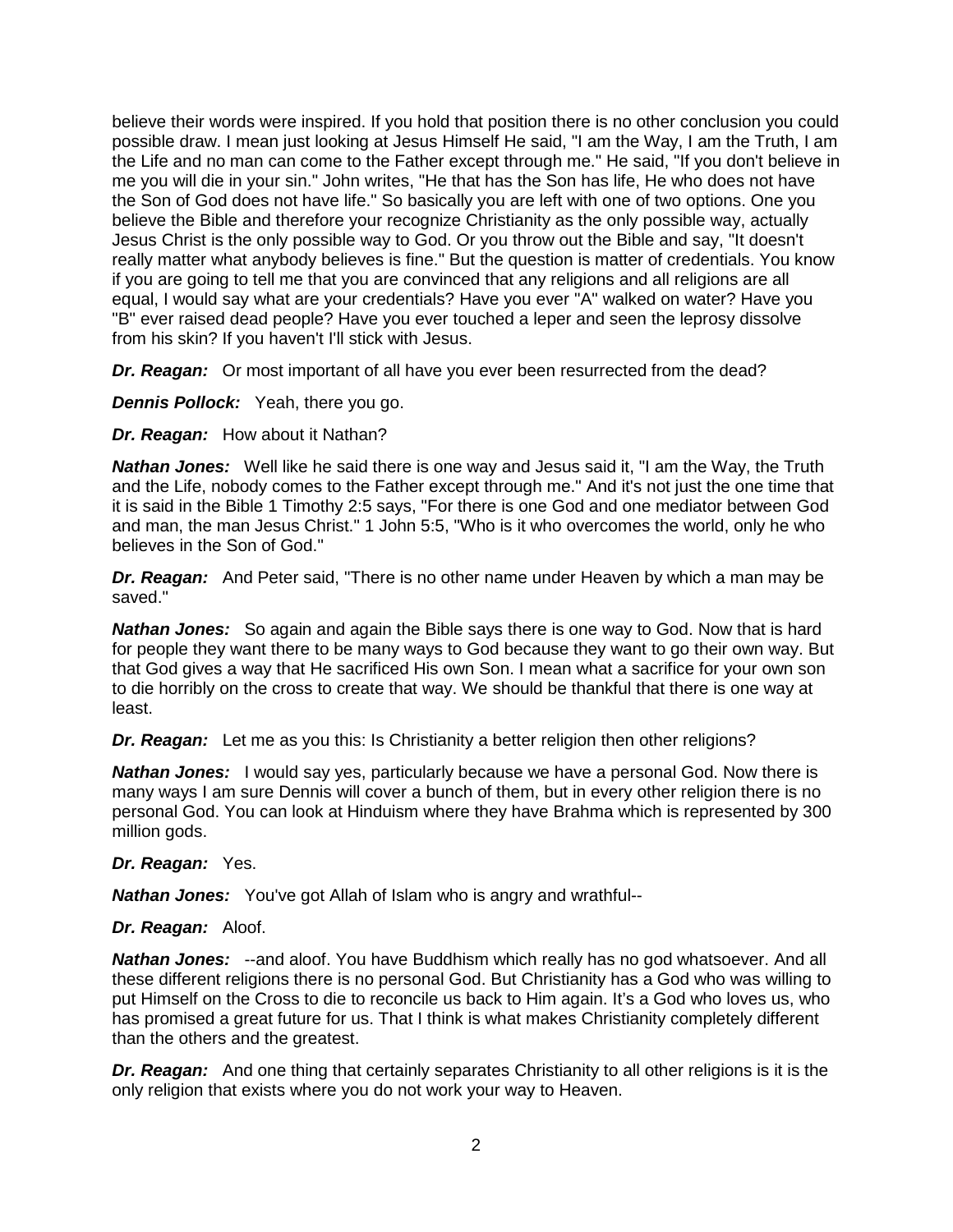#### *Nathan Jones:* Grace, yes.

**Dr. Reagan:** Every other religion you've got to do this, you've got do this, you've got to do this, and then maybe you'll make it. But not in Christianity it's a gift of God by grace through faith.

**Dennis Pollock:** When you watch television you will often see in the commercials celebrity endorsements. And the manufacture of various products know that if they can get a celebrity to endorse their product it is really going to impress a lot of people. Wow, Johnny Depp says this shampoo is the best one in the world. I've got to buy a case of it.

*Nathan Jones:* And he's got a head of hair, yeah.

*Dennis Pollock:* And so you know they want to get important people, influential people to endorse their product. Well if you look at the different religions God Almighty, the King of the Universe, Creator of everything that has ever existed has endorsed only one way. He has endorsed Jesus Christ and what He has to offer, and what He had to say. The Bible says He was a man attested by God by miracles, signs and wonders. When He was baptized God said, "This is beloved Son in whom I am well pleased." When He was on the Mount of Transfiguration He said, "This is my beloved Son, hear Him." God attested over and over again and through the resurrection of Jesus Christ never to die again. He once again attested this is My Son, this is the Way, listen to Him. So that makes Christianity not just superior but really the only possible way or philosophy or religion whatever you want to call it that we can approach God.

**Dr. Reagan:** And to go back to what you said really the essence of Christianity is not rules and regulations and all that sort of thing, the essence is a relationship. A relationship with a person. Jesus said the essence of Christianity, of eternal life is knowing Me, and the One who sent Me.

*Nathan Jones:* Well Adam and Eve walked and talked and saw God face to face in the Garden of Eden. And God has been using the last few thousand years to get us back to that state where mankind walks, and talks and has fellowship with God again.

*Dr. Reagan:* And I think Satan has even attested to the fact that Christianity is the one and only true religion because it is the one he attacks all the time. Have you ever stopped to think about the fact that people use the name of Jesus as a curse word? He motivates people to use that name as a curse word. People don't use Mohammad as a curse word. They don't use some Hindu god.

*Dennis Pollock:* They get stoned it they do.

*Dr. Reagan:* It's just--yeah they are dead if they do.

*Dennis Pollock:* Yeah.

*Nathan Jones:* Isn't that interesting?

*Dennis Pollock:* Yeah, it is. Well--

*Dennis Pollock:* Let's come back to another religious hot button in just a moment.

## **Part 2**

*Dr. Reagan:* Welcome back to Christ in Prophecy and our discussion of hot button religious issues. And I'd like to get right back to them with our guest Dennis Pollock, and my colleague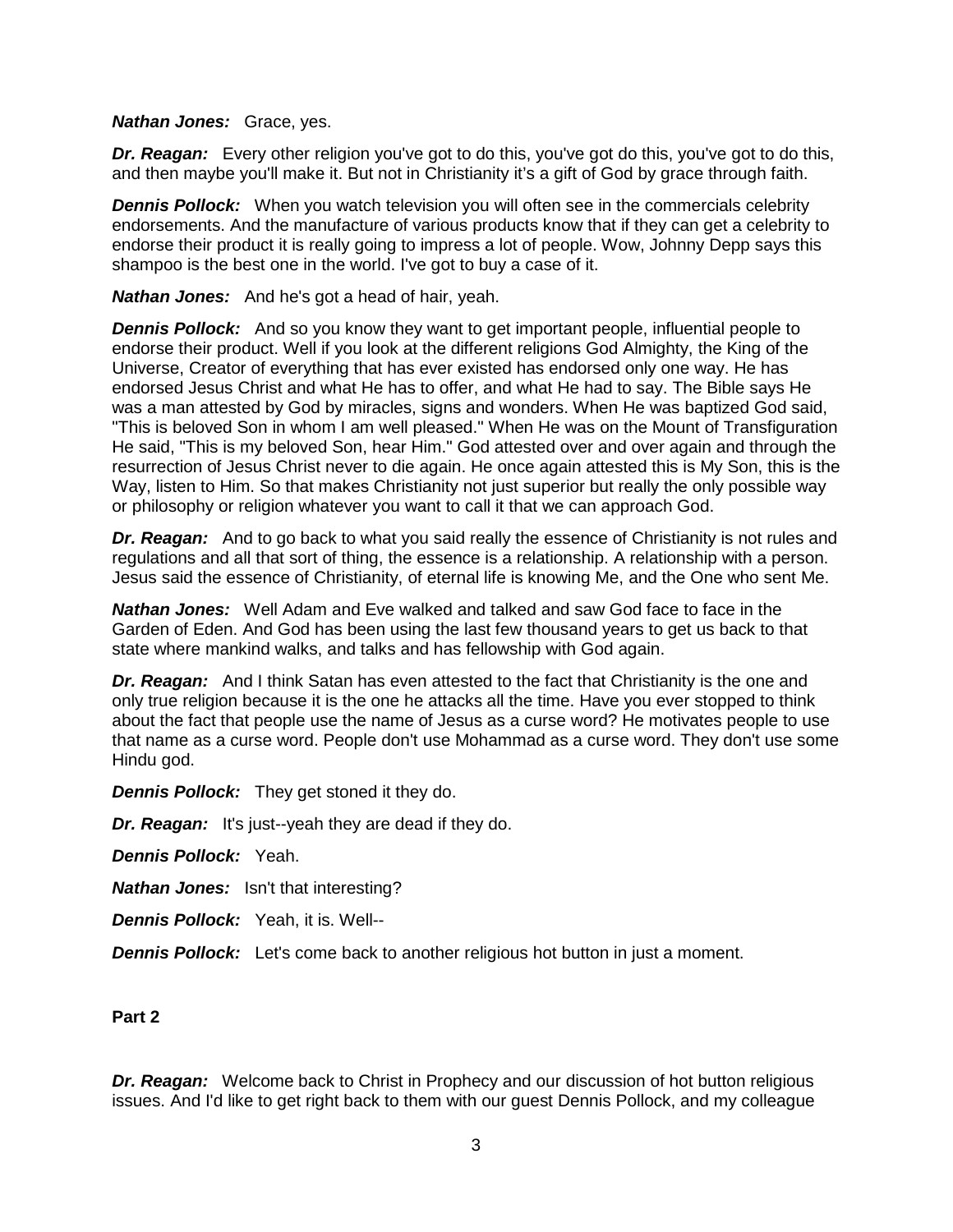Nathan Jones. Fellas what about the Bible? Is the Bible the Word of God or is its man's search for God and therefore full of myth, legend, and superstition?

*Dennis Pollock:* Well as I have mentioned before Jesus Christ believed the Bible to be the Word of God. Paul believed the Bible to be the Word of God. Of course and God used him to write the Bible. And truthfully when one is born again you're immediately drawn to the Scripture. I know it was so in my case. Before I was a born again Christian I really had my doubts, you know it is a book men have written, it may have some good things, it may have some bad things. I received Christ and all of that just dissolved. I mean it was gone and I was drawn to it.

*Dr. Reagan:* I think that is one of the major evidences of a person being born again is that they are drawn to Scripture.

**Dennis Pollock:** I really do. I think so too. And Jesus quoted the different aspects of the Old Testament that people tend to disbelieve. People love to make fun of the Adam and Eve story. "Oh, Adam and Eve, yeah, sure, garden, snake, heard that before."

*Dr. Reagan:* Jonah and the whale.

*Dennis Pollock:* Jonah and the whale, and Jesus believed these things. So, the Scriptures are clearly inspired in Jesus understanding they should be in ours. If you know Christ you will. You know there was I heard a story of a lady who was at a museum she looked at a famous painting and there was a museum director leading her and a group around and she just didn't like the painting at all. She said, "That is the ugliest thing." The museum director was highly insulted. He said, "Ma'am, I'll have you to know you don't judge this painting, this painting judges you." In other words if you're so stupid to think that this is a lousy painting you just revealed how stupid you really are. Well let me moderate that a little bit but let me say you don't judge the Bible, the Bible judges you. If your heart is all messed up and if you really have a lot of ugliness in your life you won't have much use for the Bible. But if your heart is right with Christ, if you love God, if you are a person of prayer you will be drawn to the Bible.

*Dr. Reagan:* What about it Nathan, what evidence do we have that the Bible really is the Word of God?

*Nathan Jones:* I think people forget that the Bible isn't just one book, it is 66 books, it was written over 1,500 years by 40 some authors. It's actually written in three different languages but no matter what across all 66 books there is one theme, and that is the restoration of man to God through the salvation by Jesus Christ for the glory of God. It is a unifying theme that crosses all the languages, the time periods, and the different authors. To me that is the strongest case that the Bible is the Word of God and we can trust it. And I love 2 Peter 1:20-21, "First of all you should know this that no prophecy of Scripture comes from one's own interpretation, because no prophecy ever came by the will of man, instead men spoke from God as they were moved by the Holy Spirit." So it was the Holy Spirit that wrote through the men and I think that is the best testimony for the Bible is the fact that it's got that theme that runs throughout all of them by the Holy Spirit.

*Dr. Reagan:* Well certainly there are a lot of good testimonies. One would be the impact of the Bible on lives all through history and today.

*Dennis Pollock:* Absolutely

*Nathan Jones:* Oh, yes.

*Dr. Reagan:* Our colleague Jack Hollingsworth who lived on the streets for 20 years in an alcoholic daze and suddenly he comes to know Jesus Christ, gets into the Word and now he's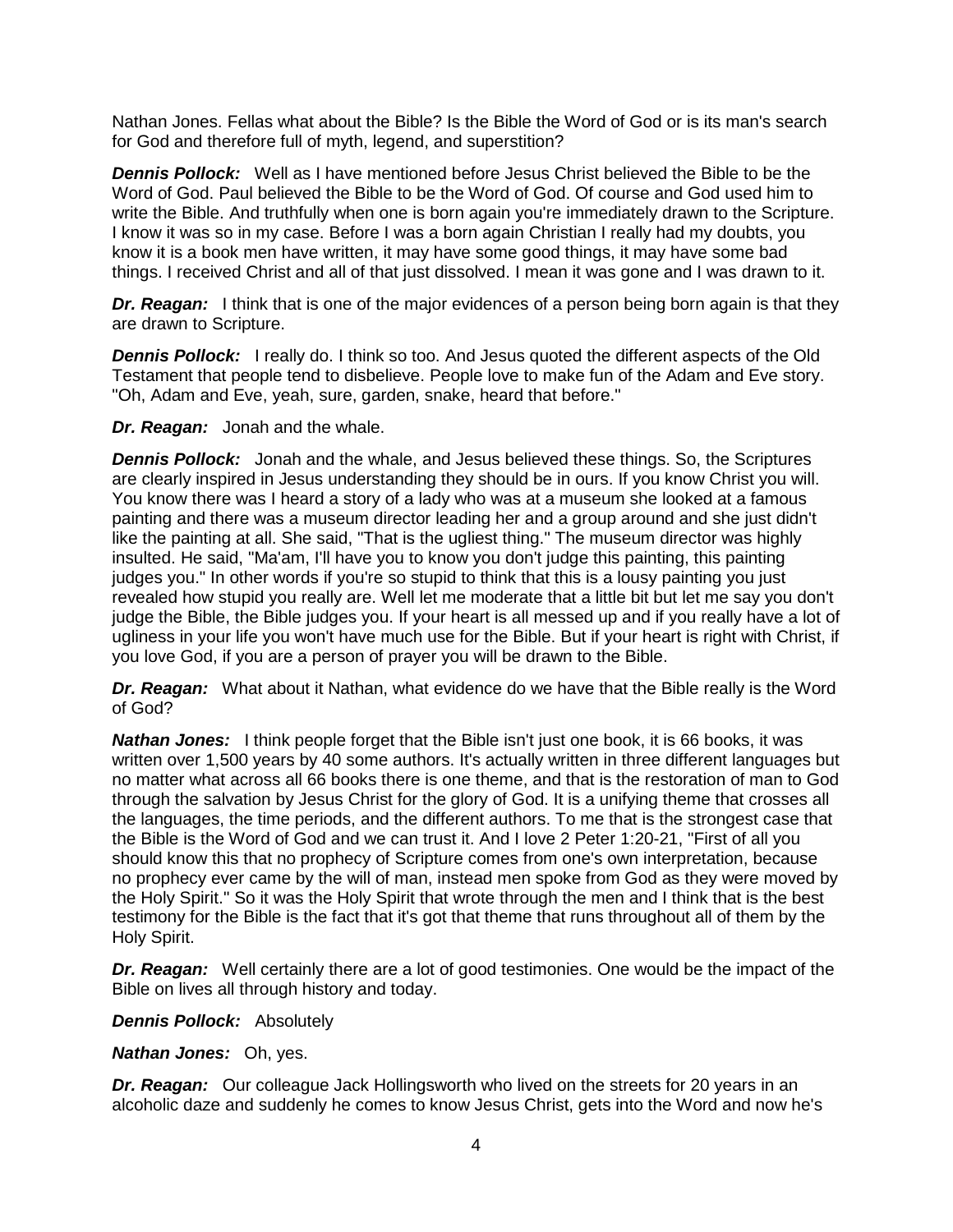an evangelist. It is amazing the impact. Of course the one thing that nobody's mentioned and I am surprised is Bible prophecy and the fact that the Bible is full of prophecies, I mean 100's prophecies. Not just about the Messiah.

*Nathan Jones:* I hinted at it a little.

*Dr. Reagan:* Cities, towns, nations, empires, individuals all of which came true.

*Dennis Pollock:* Yes.

*Dr. Reagan:* And you know the amazing thing about that there is no other religious book in the world that contains fulfilled prophecies. There is not a single one in the Koran. Not a single one in the book of Mormon. But the Bible is full of prophecies that has to be supernatural.

*Nathan Jones:* And specific prophecies, not the general ones that Mormons and Muslims always say.

*Dr. Reagan:* Very specific not things like Nostradamus this kind of weird stuff that you could interpret in a hundred different ways. Specific prophecies and they're there.

**Dennis Pollock:** It is interesting that one of the accusations or one of the reasons that some of the Jewish leaders didn't believe in Jesus was they said, "Ah, you are from Galilee, no prophet is going to come from Galilee. We know where the Messiah is going to come from He is going to come from Bethlehem where David was. But you Galilean peasants you have no right to claim Messiah." They just didn't know the reality was of course as we know he was born in Bethlehem.

## *Dr. Reagan:* There you go.

**Dennis Pollock:** So, all these prophecies were filled in the Lord Jesus the first time around and as we understand and know and are convinced they will also be fulfilled the second time.

*Dr. Reagan:* Ok, I mentioned at the beginning of the program one of the most popular things going around today in religion is that there are many different roads to God. But another one that is right up there at the top with it is the idea that everything is relative there are no such things are absolute truths. In fact there are evangelicals in the Emergent Church Movement today who are taking that position that there is no such thing as absolutes, everything is relative. What about it?

*Nathan Jones:* Well did you know that Dennis does not believe in gravity? He doesn't.

# *Dr. Reagan:* He doesn't?

*Nathan Jones:* He believes that gravity does not affect him whatsoever. So if anyone tries to drop anything onto Dennis because Dennis believes gravity doesn't exist it will just float away. Well, now we know that is absolute nonsense, we cannot fight the laws of gravity. It is just like saying that a chicken can give birth to something more than just an egg. We know chickens can only give birth to eggs. So there are absolute truths. But it is interesting as we get to be more and more of an affluent society in the West how we've decided that we can create the universe around us based on our image. So we can create what we believe what is truth and what is false. And we should just accept that of people.

**Dr. Reagan:** But your point is really good because it is strange to think that we believe in absolute truths in every aspect of life except religion.

*Dennis Pollock:* Right.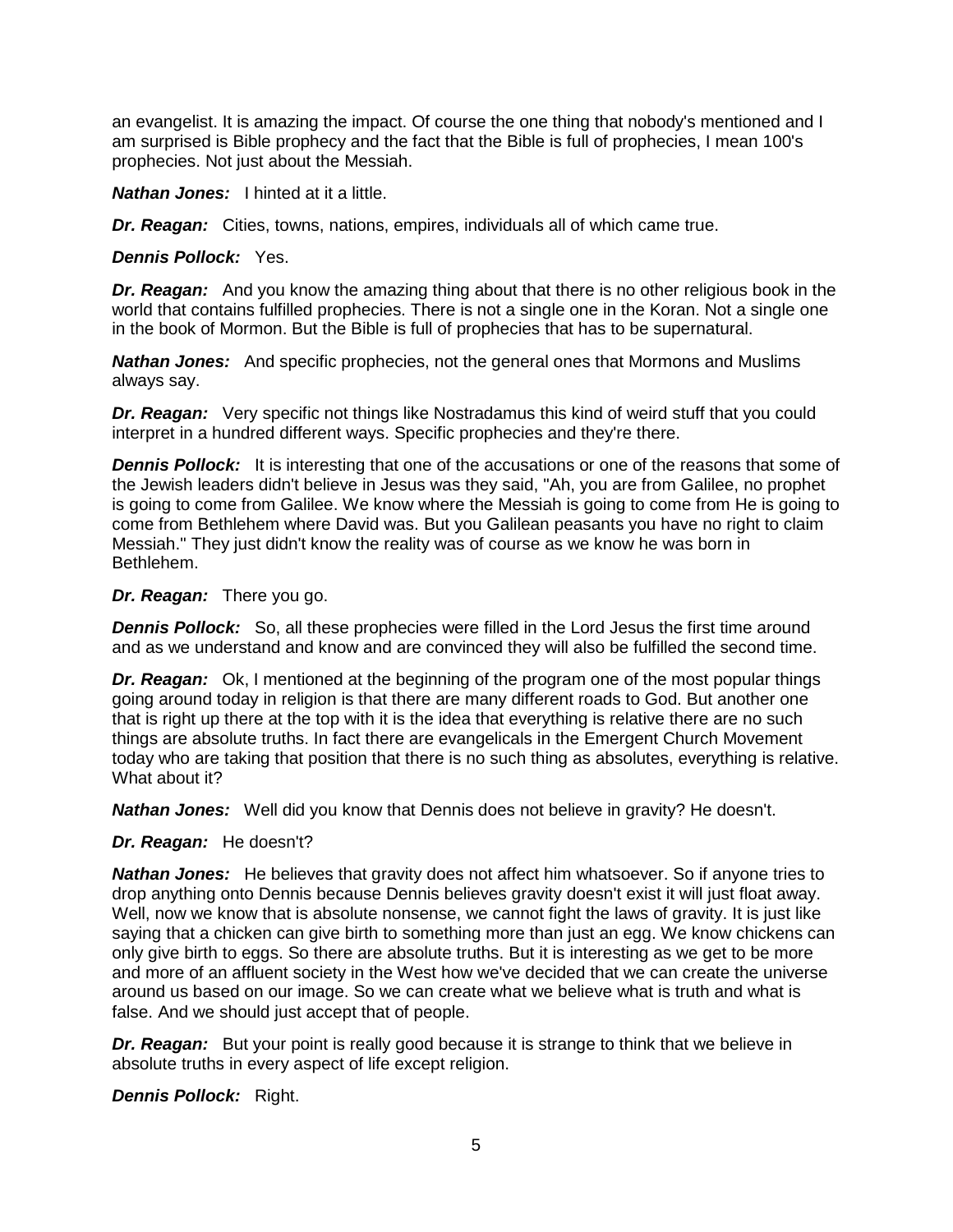## *Nathan Jones:* Yes, morality.

*Dr. Reagan:* Morality and that sort of thing. I mean there are absolute truth. Oh yeah there is absolute truth in flying an airplane, in performing surgery, prescribing medicine. We don't want anybody who is a relativist doing those things.

*Nathan Jones:* You tell the IRS I don't quite believe I should have to pay taxes, and therefore I'm not.

*Dr. Reagan:* But in the area of morality and religion suddenly no absolute truth.

*Nathan Jones:* None at all.

## *Dr. Reagan:* What about it?

*Dennis Pollock:* Well nature as you said is filled with absolutes. Imagine that you decide you want to save money, in your freezer you want ice cubes but you are going to set it at 40 degrees and you are just going to meditated and think about the fact that water is going to freeze at 40 degrees. Well you can meditate all you want it will not freeze until it gets down to 32. And there are so many absolutes just like that. And God says there are a lot of moral absolutes too. And one of the big ones is whatever a man sows that shall he also reap.

*Dr. Reagan:* Now you often make a point in your years of preaching and I've heard it over and over and I want you to make now and it relates to something you said when you were talking about gravity. You know if you step off a building you fall.

## *Dennis Pollock:* Right.

**Dr. Reagan:** But if you commit adultery there may not be any immediate effect, there might be but there may not be. This might go on for a long period of time. In the area of morality there are absolutes but you don't always feel the immediate result of that error that you make. Expand on that.

*Dennis Pollock:* Yeah. Well the reality is there will be the kickback. You know, when I was a, I don't know maybe a 13, 14 years old I fired my first shotgun and I was shocked, I didn't expect what I was going to get.

# *Dr. Reagan:* Boom.

*Dennis Pollock:* Because that thing just kicked me something fierce and about knocked me over. And I didn't like it much at all. I liked the idea of me being big hunter, you know, and shooting a gun, but I didn't like the kick. But there is very much a scientific principle behind that and that is for every reaction there will be an equal and opposite reaction. That is true in the moral area as well. With the exception of the blood of Christ which takes the reaction on Himself rather than putting it on us.

## *Dr. Reagan:* Well said.

*Dennis Pollock:* For every sin there will be a payback. For every wicked deed you do either you will judged, or that judgment will fall on Christ. And but because you don't see it immediately, you tend to think it's not true. And one of the illustrations I've used was if every time a person cursed a ball peen hammer would materialize over their head and rap them three times I mean cursing would go immediately. But you can curse and no hammer. You can lie and you may feel just as healthy and fine as ever. You can commit adultery with your neighbor's wife and you maybe fat and sassy and may get a raise the next day. And you say, "Well there is no God. He would surely be punishing me wouldn't he?" No not necessarily He may wait until the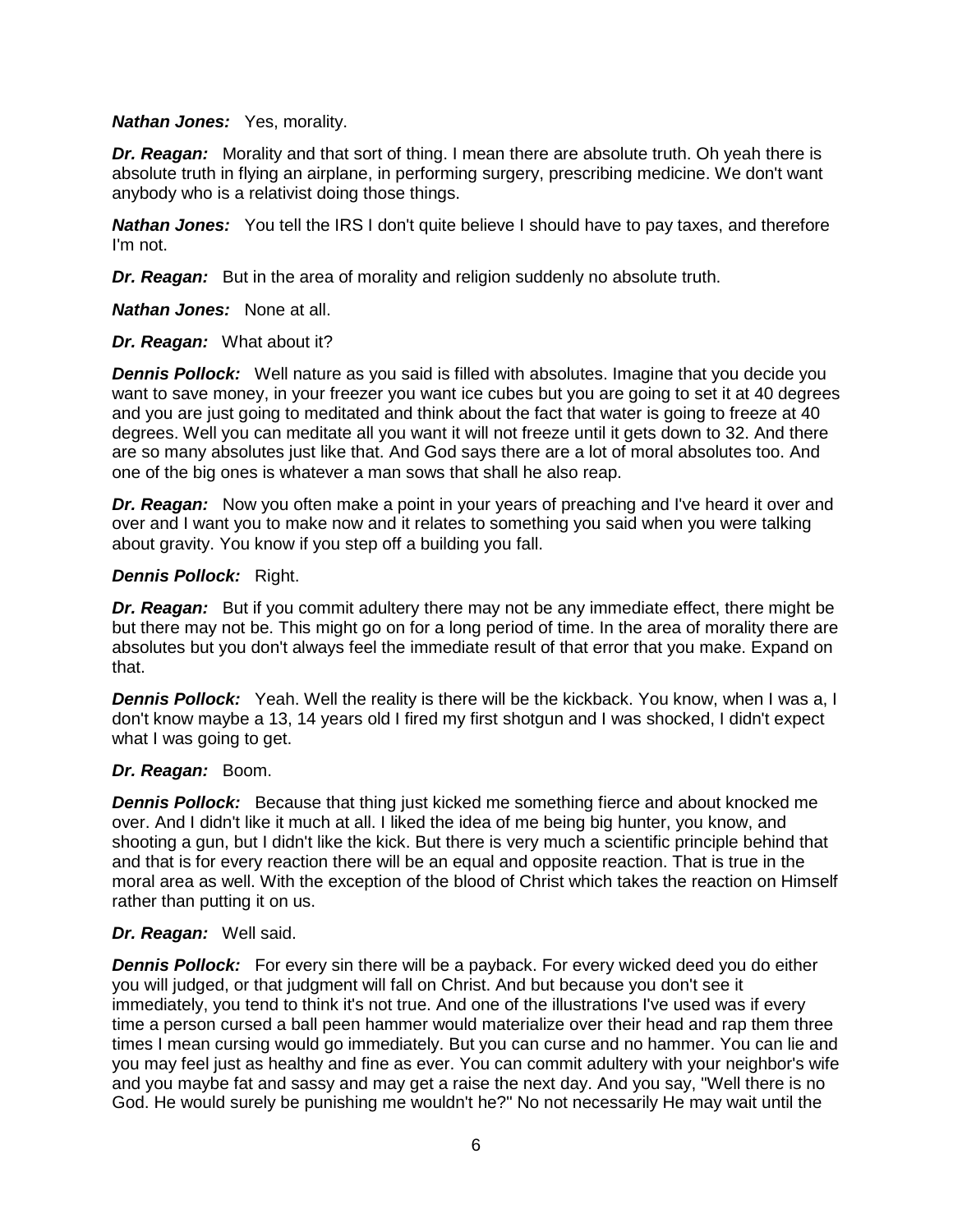end. You know you've got an appointment with Him. And he will deal with you later. Now with His children He tends to be a little quicker to discipline because they are His children. But with those that are not His children a lot times it's I'll see you later on.

*Dr. Reagan:* I always think of an illustration that you used one time when you said that on July the 4th when everybody is out in their backyard barbequing that Madeleine Murray O'Hare would get up on a stepladder so everybody could see her and shake her fists at the heaven and say, "God if you're real strike me dead."

## *Dennis Pollock:* Yeah.

*Dr. Reagan:* And you said it is a good thing you weren't God.

**Dennis Pollock:** Yeah, well most of us would be a little more eager to you know kind of be a little more flashy. God is a little subdued in some ways. He is a little on the quiet side. So much so that people can disbelieve. But that is part of the plan because He wants us to walk by faith.

## *Dr. Reagan:* There you go.

**Dennis Pollock:** And every time you committed a sin He'd immediately you know you'd get judged and punished for it there would be no need for faith. But we Christians say, "We believe."

## *Dr. Reagan:* Good point.

*Dennis Pollock:* That there is a God. He'll deal with sin. We are going to walk by faith we are going to live through Christ.

*Dr. Reagan:* Ok, let's shift gears here and go to another topic homosexuality has become one of the major issues in our society affecting everybody. And the number one argument in behalf of it is that homosexuals were born that way. What about that?

**Dennis Pollock:** Well number one it is not necessarily true. There have been a lot of men who have married, have had children. Clearly have had at least some attraction to women. And then they announce, "I'm a homosexual. I am going to leave my wife I'm going to desert my family and I am going to live with Frank, or whoever."

*Dr. Reagan:* It's also gone the other way.

*Dennis Pollock:* Yeah.

*Dr. Reagan:* Where homosexuals have quit that life.

**Dennis Pollock:** Right. So but the point I'm making is that clearly they had at least some attraction to women.

## *Dr. Reagan:* Yes.

**Dennis Pollock:** But even if you say from the time I was seven years old I was drawn to guys. That doesn't really prove anything. There are people from their youth that were filled with anger. There are people from their youth that have all kinds of issues and that doesn't necessarily make it right. The truth is we are born in sin.

## *Dr. Reagan:* There you go.

*Dennis Pollock:* And just because you have something that is ugly in your life doesn't mean you have to yield to it. Let's consider a heterosexual situation. Let's say a young man gets married and he says to himself, "Well I know that now I am married I'll never be attracted to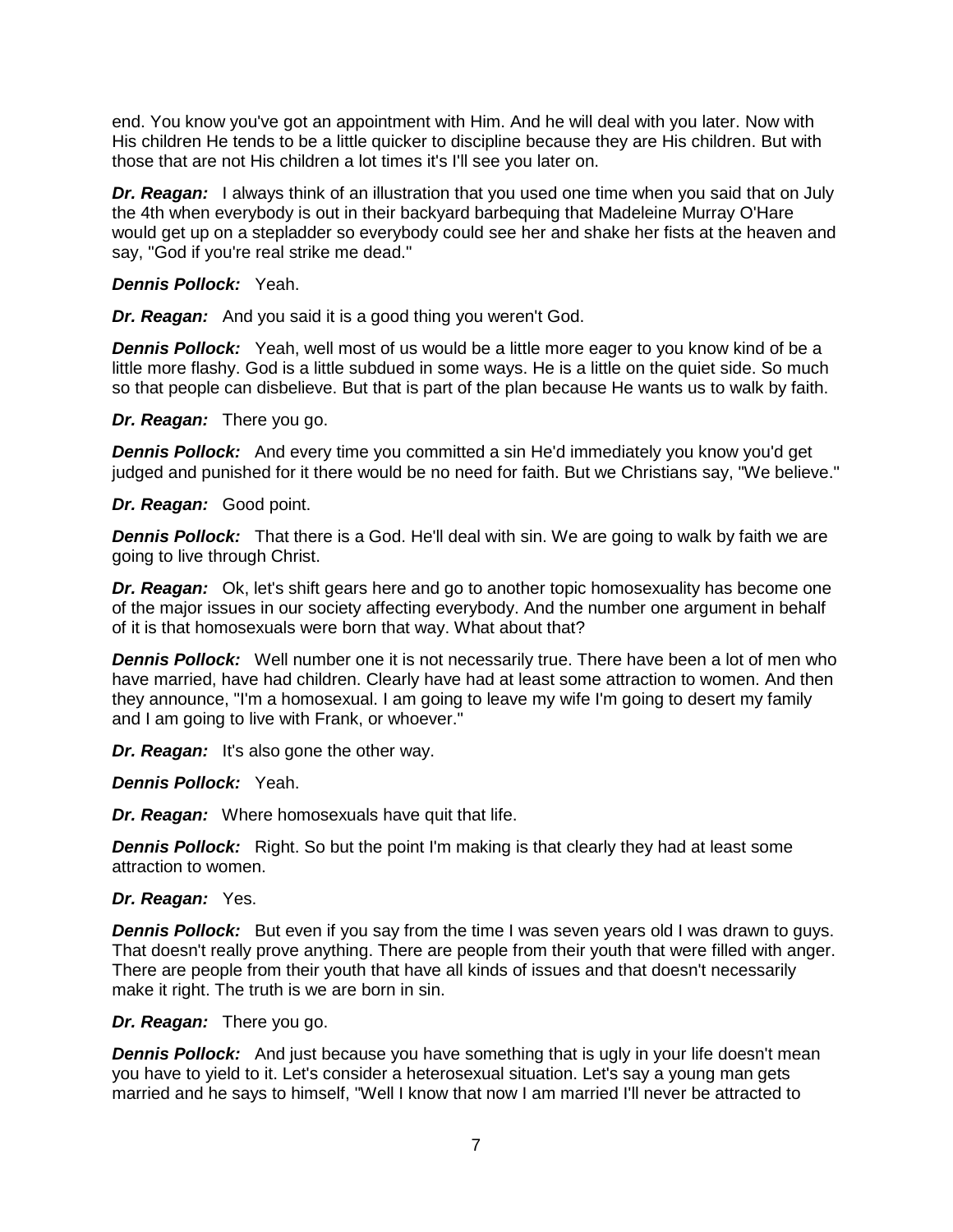another women. I'll never find another women the least bit attractive. I'll only have eyes for my wife." Suddenly he sees a beautiful lady at the office. She flirts with him. He finds some attraction. What does he say? "Well I guess I got an adultery gene in me so I better just yield to it. I guess I was really born with a roving eye so I might as well give in and enjoy myself." No, you say, that's not right. I may feel something toward this lady, but I'm married to this lady and I am going to be true.

## *Dr. Reagan:* Yes.

*Dennis Pollock:* That's what godly people have done all the way down the line. Being godly doesn't mean you don't ever feel a temptation to do wrong. It means you refuse to yield to it through the power of Jesus Christ.

**Dr. Reagan:** Right. And you know the problem too with this argument, that well I was born that way. You could use that same argument to justify pedophile.

**Dennis Pollock:** Sure, you absolutely could.

*Nathan Jones:* They do say it.

*Dr. Reagan:* I mean a pedophile could just say I was born that way.

*Dennis Pollock:* Yeah.

*Dr. Reagan:* So what's the difference?

*Dennis Pollock:* Well you know Adolf Hitler was a very angry little boy. In school they had all kinds of problems with him. He was born with anger, and aggressive obnoxious personality so should we not judge Hitler. Well the poor little guy, he was just doing what's natural.

*Dr. Reagan:* Well I don't know. But I think it's right we are all born with a sin nature.

*Dennis Pollock:* Sure.

*Dr. Reagan:* That sin nature manifests itself in different ways in a different person. You can say that some people are natural born liars, natural born adulterers, natural born thieves, natural born this or that or whatever.

*Dennis Pollock:* Right.

*Dr. Reagan:* But that doesn't mean that gives you a license to just go out and live that way.

*Dennis Pollock:* Yeah, and Jesus said you must be born again which means you get a new start, a new birth, a new nature. And the flesh will still be around there may be a battle, there may be a struggle and a war but you don't have to yield.

## *Dr. Reagan:* Right. Anything?

*Nathan Jones:* Well I think what Jesus said He defined what marriage is. He defined what a sexual union is in Matthew 19:4-5, "And that in the beginning the Creator made them both male and female," and he said, "for this reason a man will leave his father and mother and be united to his wife and the two will become one flesh." So the way God created it is that one man, one woman they marry for life. Anything outside of that, and we are not just talking homosexuality here we are talking fornication which is sex outside of marriage, we are talking about polygamy. Any kind of the sexual sins is outside what God has created.

*Dr. Reagan:* Yes.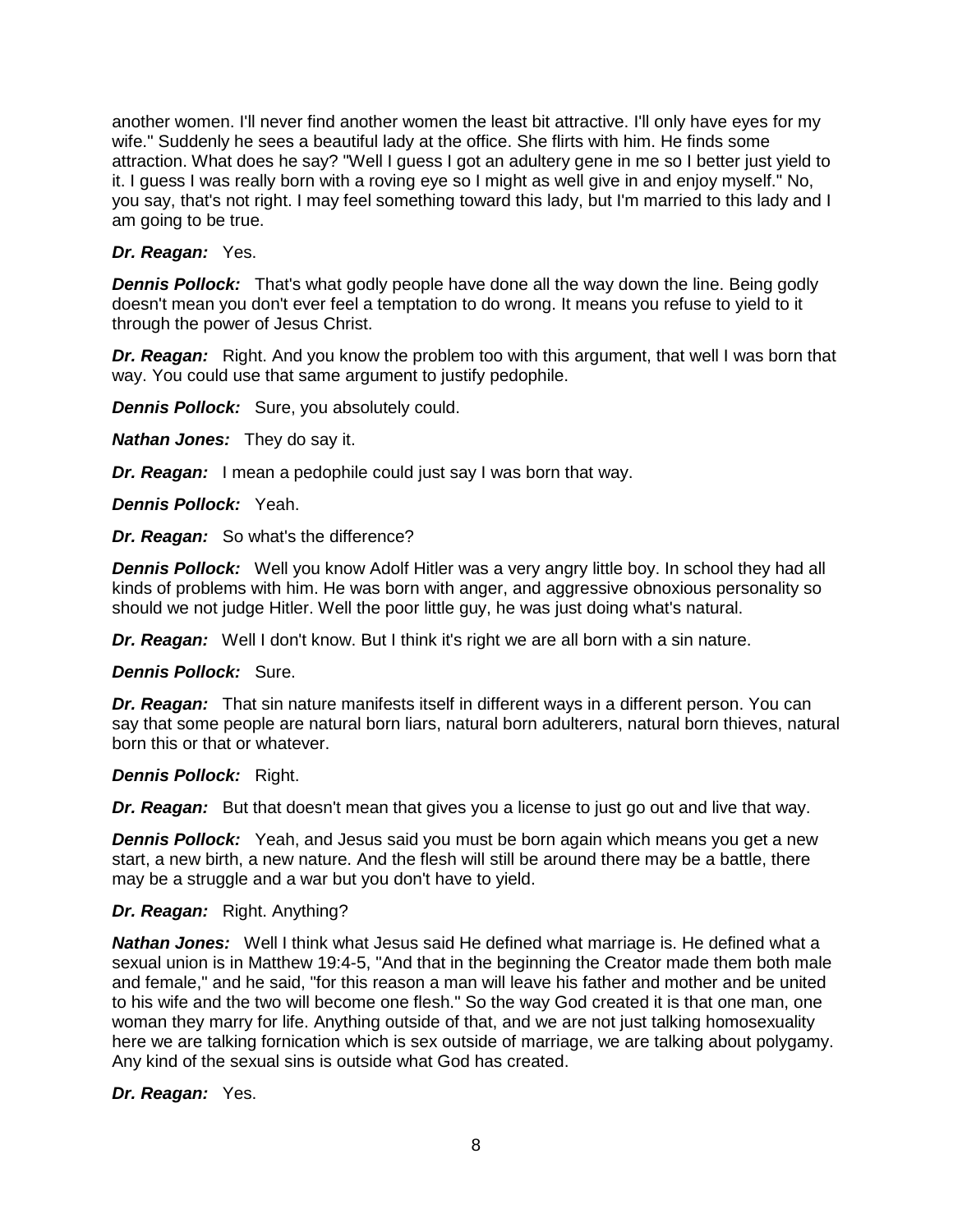*Nathan Jones:* So that we are saying that God created people as homosexuals would be against what the Creator meant. God does not create people to go against what He has created. But like you said the sin nature is what changed that.

*Dr. Reagan:* Another very divisive issue in our society is abortion. And so let me ask you the question: Shouldn't a women have the right of privacy to choose an abortion if she wants one?

**Dennis Pollock:** It reminds me of a debate between a couple of politicians I won't mention who they were it happened sometime ago. But the liberal one said to his conservative opponent, "I want you to repeat this statement. I want you to say" of course he knew he would never say it, "I want you to say, 'I believe in a woman's right to choose.'" Well I was watching the debate and I was thinking, "Oh, I wish I could be in his shoes for a minute and just answer that." Because what I would have said would be, "You didn't finish the sentence."

## *Dr. Reagan:* There you go.

**Dennis Pollock:** You said a woman's right to choose? Choose what? Choose a red purse versus a blue purse. No what you really mean is a women's right to choose to have a doctor go in and inject a saline solution into her body, and scold that unborn baby to death. Or in the case of the late term abortion to go in and slice that baby into pieces and pull the pieces out. Is that what you are telling me a women should have the right to choose? And of course nobody in their right mind could accept that.

*Dr. Reagan:* Very well done. Because what really you are saying a women should have the right to choose to murder her child.

**Dennis Pollock:** Yeah. Let me give you another example. A lot of people make a big deal of the child of a rape.

## *Dr. Reagan:* Yes.

*Dennis Pollock:* And the fetus as the result of a rape. And they say, "Oh, well of course any reasonable person would know we have to put it to death." But let's put it a little differently suppose the mother gives birth to the child, a little girl, and she is now one year old she is dressed in a cute little pink dress with ribbons in her hair. And the mother looks at the little one year old girl and says, "This girl reminds me of the fact I was raped and she is the product of a rape." And the mother pulls out a knife and kills her baby. The police hall her off to prison. She stands before a judge. The judge says, "What were you thinking of killing your baby?" She says, "You honor, don't you understand this was the product of a rape. And no product of a rape has the right to exist." What judge in this entire country would listen to such an argument? Is it any different when that child is inside the womb as opposed to outside the womb? I don't believe in God's eyes there is a bit of difference.

**Dr. Reagan:** It just makes me shudder to think that we have the blood of almost 60 million children on our hands in the nation. And God is not going to let that pass by.

## *Dennis Pollock:* No.

*Dr. Reagan:* This nation is under judgment.

**Dennis Pollock:** The blood of the innocent is crying out to God for judgment and it will, it will come.

*Dr. Reagan:* I remember a statement by Ronald Reagan one time he wrote a whole book about abortion and why he was opposed to it and in the book he made the comment, "I find it very interesting that all those are in favor of abortion have already been born."